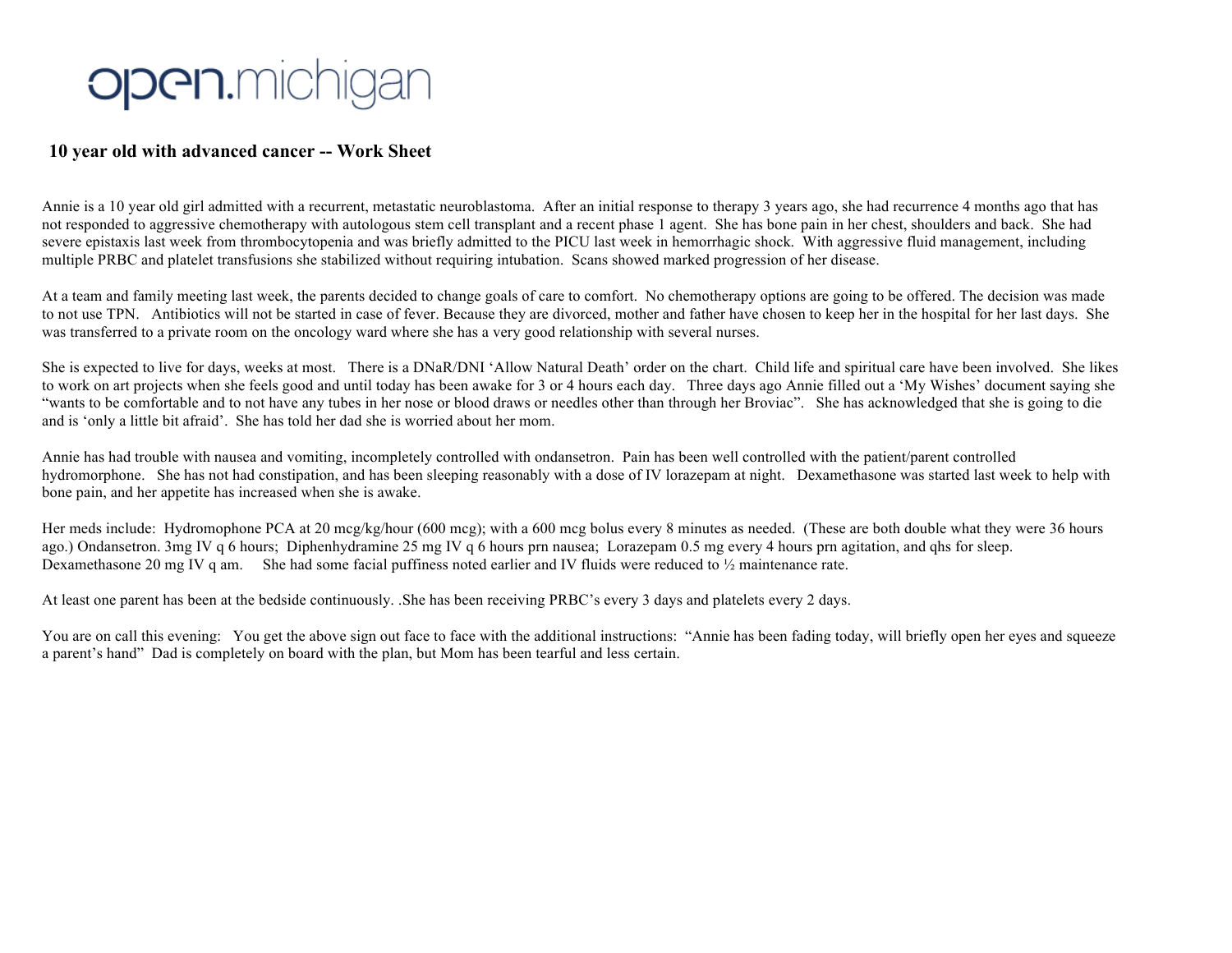| 1 Anticipating the<br>end           | <b>Questions</b><br>"Dad is on boardmom is less<br>certain" | What are we worried about? | What do we say? | What do we do? |
|-------------------------------------|-------------------------------------------------------------|----------------------------|-----------------|----------------|
|                                     | <b>Questions</b>                                            | What are we worried about? | What do we say? | What do we do? |
| 2. Pain, discomfort,<br>dyspnea     | "Won't those pain meds make<br>her stop breathing?"         |                            |                 |                |
|                                     |                                                             |                            |                 |                |
| 3. I's $&$ O's of dying<br>Vomiting | "What can we do about the<br>vomiting?                      |                            |                 |                |
|                                     |                                                             |                            |                 |                |

Bleeding "We don't want her to bleed to death"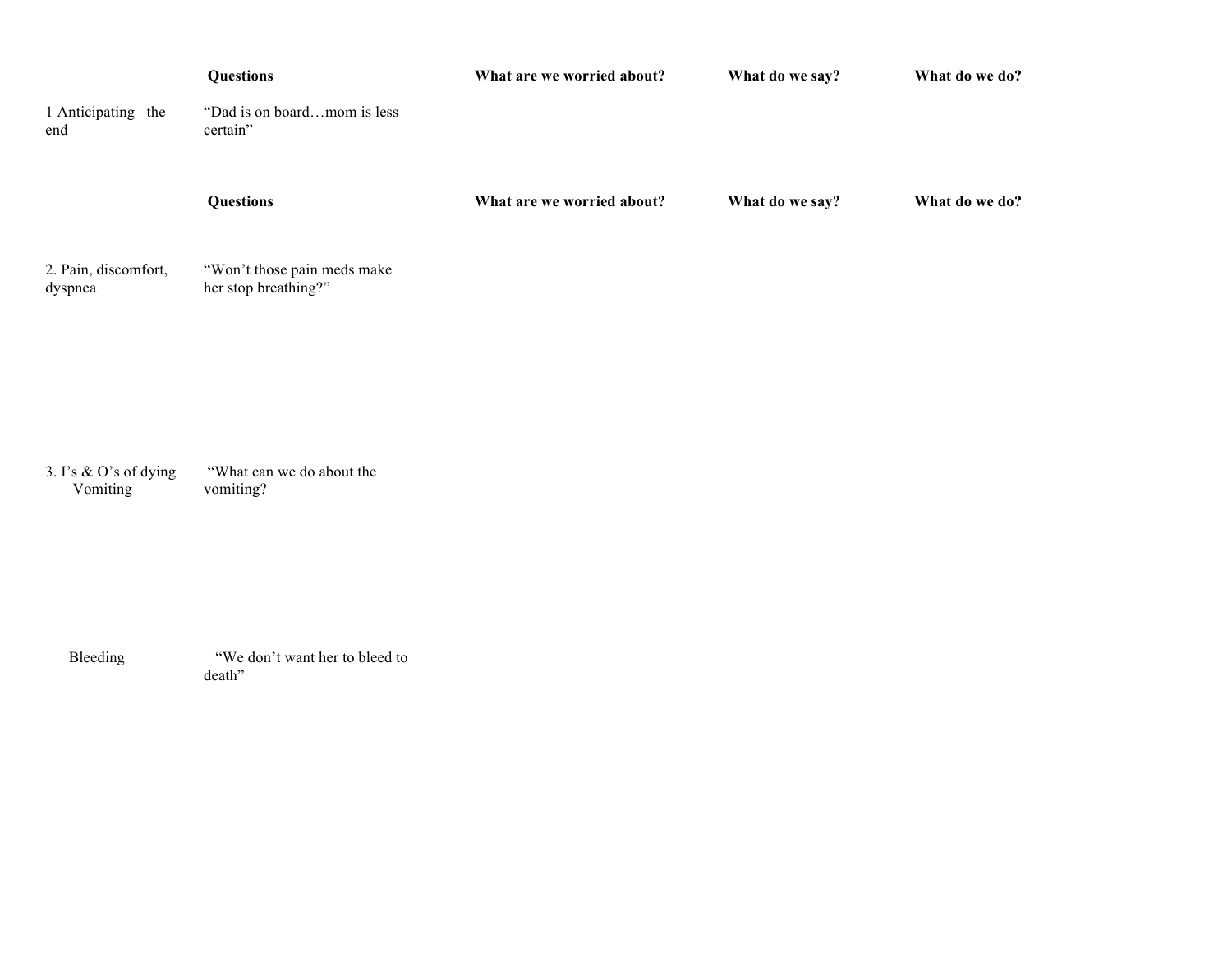*4. Seizures, agitation, myoclonus (not likely for this case)*

| <b>Ouestions</b> | What are we worried about? | What do we say? | What do we do? |
|------------------|----------------------------|-----------------|----------------|
|                  |                            |                 |                |

5. Before the last breaths "What should we be ready for?"

6. After the death "Now what?"